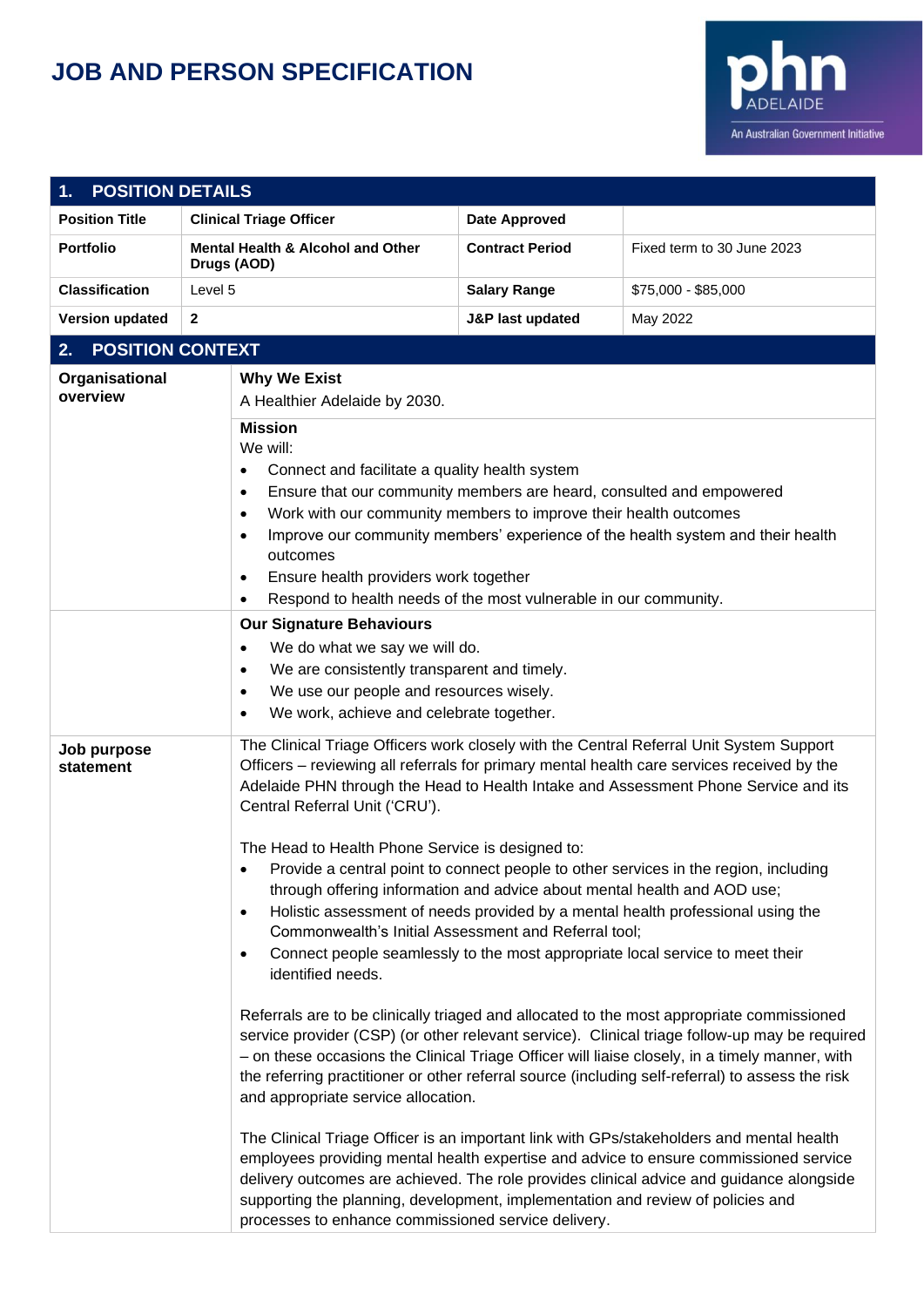|                                           | The Clinical Triage Officer works as part of a multidisciplinary mental health and<br>administrative/systems support team.                                                                                                                                                                                                                                                                                                                                                                                                                                                                                                                                                                                                                                                                                                                                                                                                                                                                                                                                                                                                         |  |  |
|-------------------------------------------|------------------------------------------------------------------------------------------------------------------------------------------------------------------------------------------------------------------------------------------------------------------------------------------------------------------------------------------------------------------------------------------------------------------------------------------------------------------------------------------------------------------------------------------------------------------------------------------------------------------------------------------------------------------------------------------------------------------------------------------------------------------------------------------------------------------------------------------------------------------------------------------------------------------------------------------------------------------------------------------------------------------------------------------------------------------------------------------------------------------------------------|--|--|
| <b>Reporting/working</b><br>relationships | <b>Reports to:</b><br>Executive Manager Mental Health and AOD via Central Referral Unit Manager<br>$\bullet$                                                                                                                                                                                                                                                                                                                                                                                                                                                                                                                                                                                                                                                                                                                                                                                                                                                                                                                                                                                                                       |  |  |
| <b>Special conditions</b>                 | Some out of hours' work may be required.<br>$\bullet$<br>Appointment is made subject to ongoing satisfactory screening and criminal history<br>$\bullet$<br>checks.<br>Must hold and maintain a current Driver's Licence & insurance.<br>$\bullet$<br>Must be able to use own vehicle (reimbursement of kms costs made in accordance<br>$\bullet$<br>with the ATO).<br>APHN is a smoke free workplace.<br>٠                                                                                                                                                                                                                                                                                                                                                                                                                                                                                                                                                                                                                                                                                                                        |  |  |
|                                           | Participate in Performance Review & Development process.                                                                                                                                                                                                                                                                                                                                                                                                                                                                                                                                                                                                                                                                                                                                                                                                                                                                                                                                                                                                                                                                           |  |  |
| 3.                                        | <b>ESSENTIAL MINIMUM CAPABILITIES</b>                                                                                                                                                                                                                                                                                                                                                                                                                                                                                                                                                                                                                                                                                                                                                                                                                                                                                                                                                                                                                                                                                              |  |  |
| <b>Skills and abilities</b>               | A passion and commitment to improving primary health outcomes within our<br>$\bullet$<br>community.<br>Ability to support and achieve Adelaide PHN strategic objectives to deliver outcomes in<br>$\bullet$<br>tight time frames.<br>Demonstrated ability to work within a multidisciplinary team, and in cross-portfolio<br>$\bullet$<br>teams and groups.<br>Ability to engage and collaborate with a wide range of stakeholders and community.<br>$\bullet$<br>Ability to provide clinical assessment and triage of Mental Health referrals and<br>$\bullet$<br>recommend appropriate allocations to CSPs.<br>Ability to perform multiple tasks and meet deadlines.<br>$\bullet$<br>Ability to work independently with minimal supervision.<br>٠<br>Proven high level of communication skills including the ability to communicate<br>$\bullet$<br>effectively, both orally and in writing with client, internal and external agencies and the<br>community.<br>Ability in telephone assessment.<br>$\bullet$<br>Demonstrated ability in using a Person and Family Centred Model of Care and<br>٠<br>Recovery Focused Approach. |  |  |
| <b>Attributes</b>                         | A sense of humour.<br>$\bullet$<br>Behavioural flexibility.<br>$\bullet$<br>Dependable team player.<br>$\bullet$                                                                                                                                                                                                                                                                                                                                                                                                                                                                                                                                                                                                                                                                                                                                                                                                                                                                                                                                                                                                                   |  |  |
| <b>Experience</b>                         | Proven experience at a clinical level within the area of mental health service and AOD<br>٠<br>delivery.<br>A minimum 2 years supervised experience in the area of mental health.<br>$\bullet$<br>A minimum 2 years relevant professional development and or supervision.<br>$\bullet$<br>Experience in clinical assessment and triage is a must.<br>$\bullet$                                                                                                                                                                                                                                                                                                                                                                                                                                                                                                                                                                                                                                                                                                                                                                     |  |  |
| Knowledge                                 | Knowledge of evidence based psychological therapy.<br>$\bullet$<br>Knowledge of mental health services at a local and state level.<br>$\bullet$<br>Understanding of a Stepped Care approach to service delivery.<br>٠                                                                                                                                                                                                                                                                                                                                                                                                                                                                                                                                                                                                                                                                                                                                                                                                                                                                                                              |  |  |
| <b>Qualifications:</b>                    | Relevant tertiary qualifications.<br>$\bullet$                                                                                                                                                                                                                                                                                                                                                                                                                                                                                                                                                                                                                                                                                                                                                                                                                                                                                                                                                                                                                                                                                     |  |  |